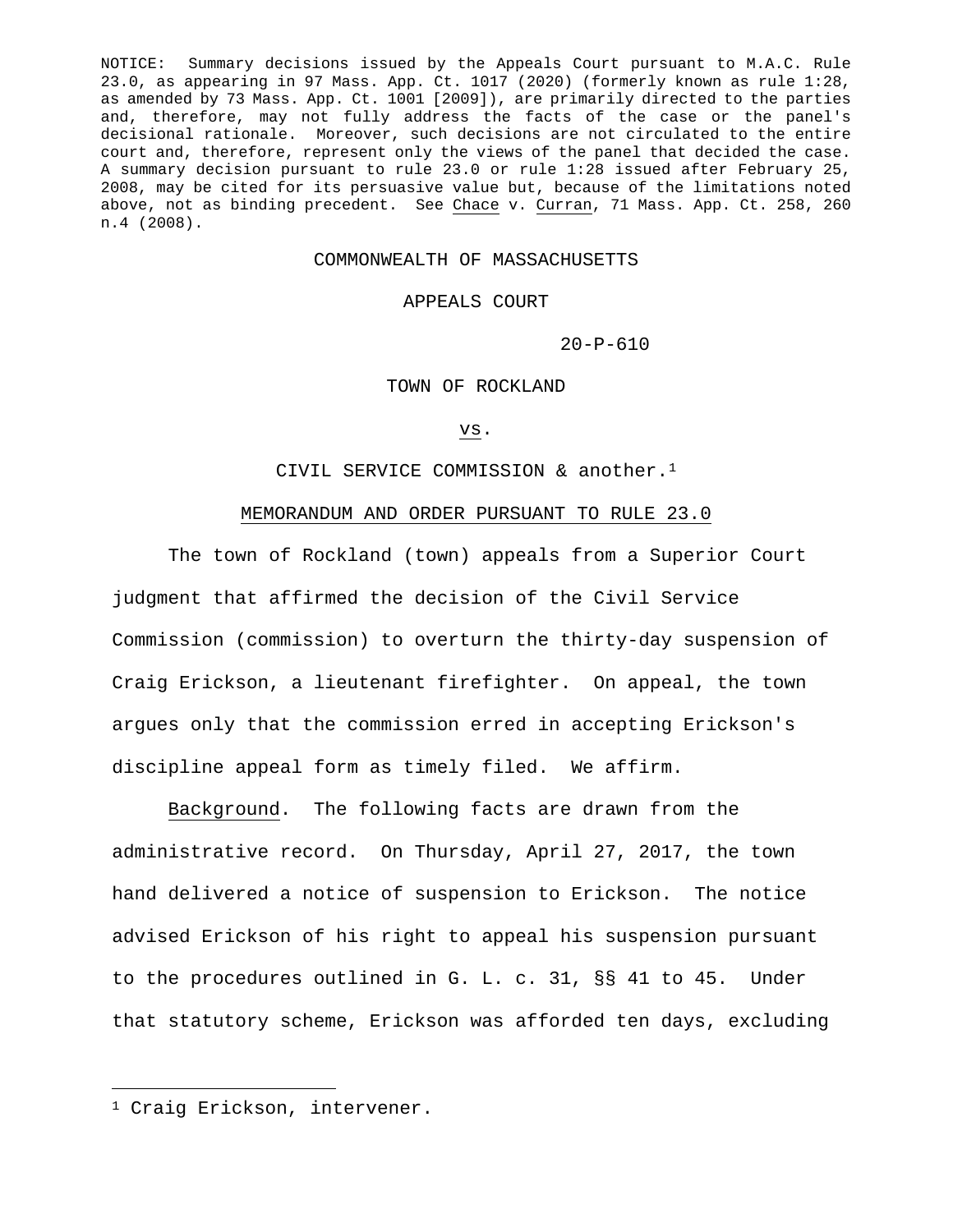weekends and legal holidays, to appeal in writing from the disciplinary decision to the commission. See G. L. c. 31, § 43. Pursuant to the regulations then in effect, Erickson was permitted to submit his appeal to the commission by mail, and all papers filed by mail were "deemed filed on the date contained in the U.S. postal cancellation stamp or U.S. postmark, and not the date contained on a postal meter stamp." 801 Code Mass. Regs. § 1.01(4)(b) (1998).

To satisfy the statutory deadline, Erickson was required to perfect his appeal on or before Thursday, May 11, 2017. On Tuesday, May 16, 2017, the commission received Erickson's discipline appeal form by mail. The envelope containing the form had postage stamps affixed to it, but no postmark or postal cancellation stamp.

The town subsequently moved to dismiss Erickson's appeal on the ground that he failed to meet the statutory deadline for appealing from his suspension. In response to the town's motion, Erickson submitted an affidavit indicating that he mailed the form at the Rockland post office "on Monday morning[,] before the 10 days to file." The affidavit did not further identify the particular Monday by date or otherwise. However, Erickson also submitted a printout of a text message exchange between him and his union president from Tuesday, May 9, 2017. In that exchange, the union president referenced the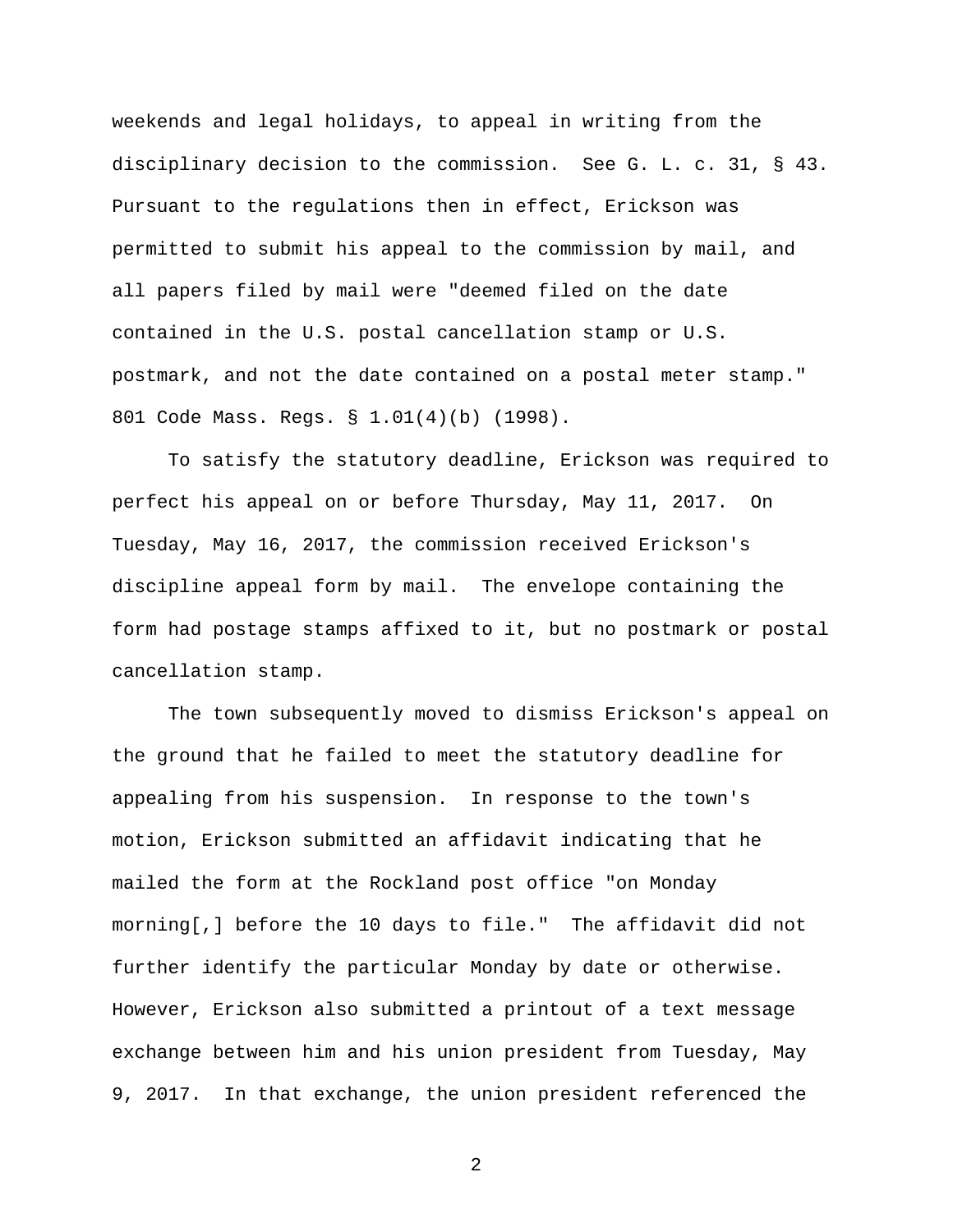ten-day deadline and asked whether Erickson had filed the appeal. Erickson responded, "I mailed it."

Prior to commencing a full hearing on Erickson's appeal, the commission chair addressed several preliminary matters, including the town's motion to dismiss. The commission chair explained that when the commission receives a form by mail without a postmark, the commission generally affords "three to four business days" for mail processing. The commission chair further explained that applying that rule, "[t]he fourth business day, if you backed it up, would happen to be Thursday, May 11th of 2017."

The commission chair then turned to Erickson's affidavit and the text messages, explaining that he inferred Erickson's position was that he mailed the form on Monday, May 8, 2017.<sup>2</sup> The commission chair proceeded to take testimony from Erickson on the issue, and Erickson testified under oath that, in fact, he did mail the form on Monday, May 8, 2017.

After hearing argument, the commission chair explained that applying the "three to four day mail handling rule," the form would have been mailed no later than Thursday, May 11, 2017, rendering it timely filed. The commission chair then stated,

<span id="page-2-0"></span> $2$  Erickson's discipline appeal form was signed and dated May 8, 2017.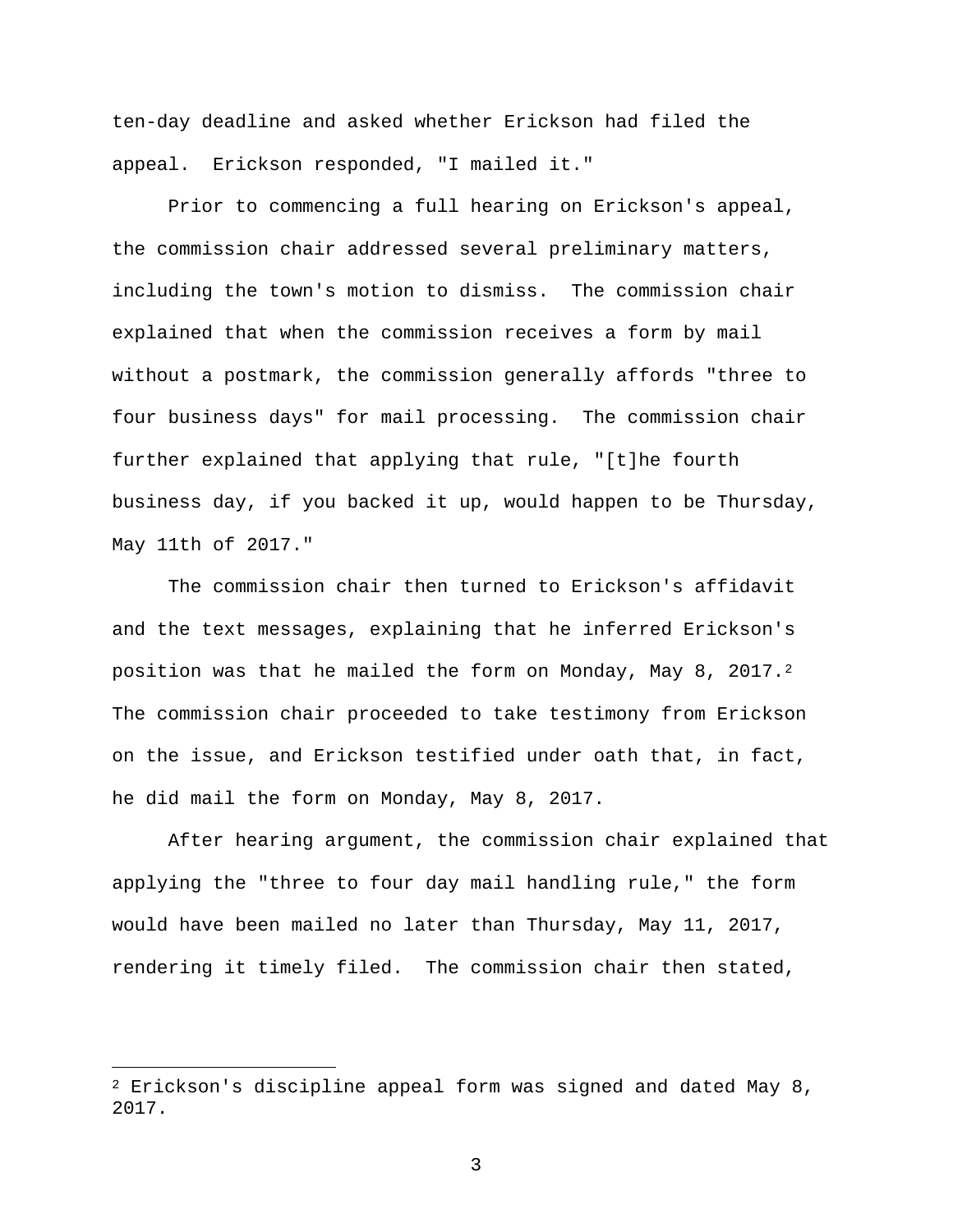"So based solely on that, I'm going to deny the motion to dismiss."

Following a full hearing, the commission overturned Erickson's suspension, concluding that "this case is a stark and troubling example of disparate treatment." The town commenced an action in the Superior Court seeking to set aside the commission's decision solely on the basis that Erickson's appeal was untimely and, as a result, that the commission lacked jurisdiction to consider the merits.<sup>3</sup> The town then filed a motion for judgment on the pleadings, which a Superior Court judge denied in a written memorandum of decision and order. Judgment subsequently entered affirming the commission's decision and dismissing the town's complaint. The town now appeals from that judgment.

Discussion. The town argues that the commission's application of the "mail handling rule" exceeded the commission's authority under G. L. c. 31, § 43, was inconsistent with 801 Code Mass. Regs.  $\S 1.01(4)(b)$  (1998), and was otherwise arbitrary, capricious, and an abuse of discretion. "Pursuant to G. L. c. 31, § 44, 'we review the commission's decision to determine if it violates any of the standards set forth in G. L. c. 30A, § 14(7), and cases construing those standards."

<span id="page-3-0"></span><sup>3</sup> Erickson was permitted to intervene in the Superior Court action.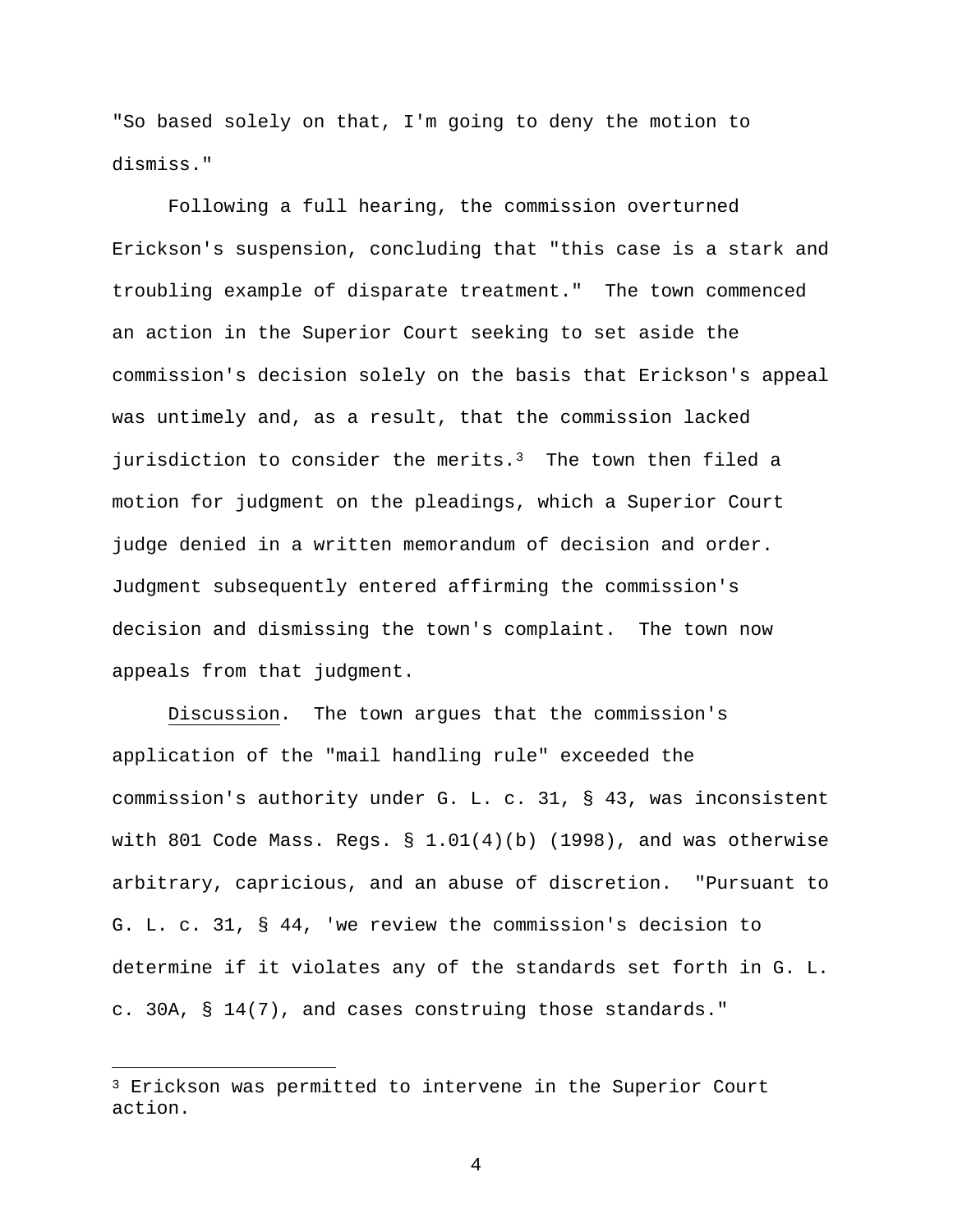Brackett v. Civil Serv. Comm'n, 447 Mass. 233, 242 (2006), quoting Plymouth v. Civil Serv. Comm'n, 426 Mass. 1, 5 (1997). See Falmouth v. Civil Serv. Comm'n, 447 Mass. 814, 817 n.4 (2006) (reviewing court owes "considerable deference [to the commission] in appropriate circumstances"). We must overturn any decision of the commission that is inconsistent with governing law. See Brackett, supra. The party appealing from the commission's decision bears the burden of proving its invalidity. See id.

There is no dispute that the statutory period for Erickson to appeal from his suspension expired on Thursday, May 11, 2017. See G. L. c. 31,  $\S$  43.<sup>4</sup> The issue then is whether the discipline appeal form received by mail on Tuesday, May 16, 2017, without a postmark satisfies that statutory requirement. On this point, we find the Supreme Judicial Court's decision in Falmouth, supra, instructive.

In Falmouth, 447 Mass. at 815, the court concluded that the commission properly interpreted G. L. c. 31, § 43, to permit its promulgation of the so-called "postmark rule," then in effect,

<span id="page-4-0"></span><sup>&</sup>lt;sup>4</sup> "General Laws c. 31, § 43, allows for a hearing before the commission '[i]f a person aggrieved by a decision of an appointing authority made pursuant to [§ 41] shall, within ten days after receiving written notice of such decision, appeal in writing to the commission . . . . " Falmouth, 447 Mass. at 817. The ten-day period does not include weekends and legal holidays. See G. L. c. 31, § 43.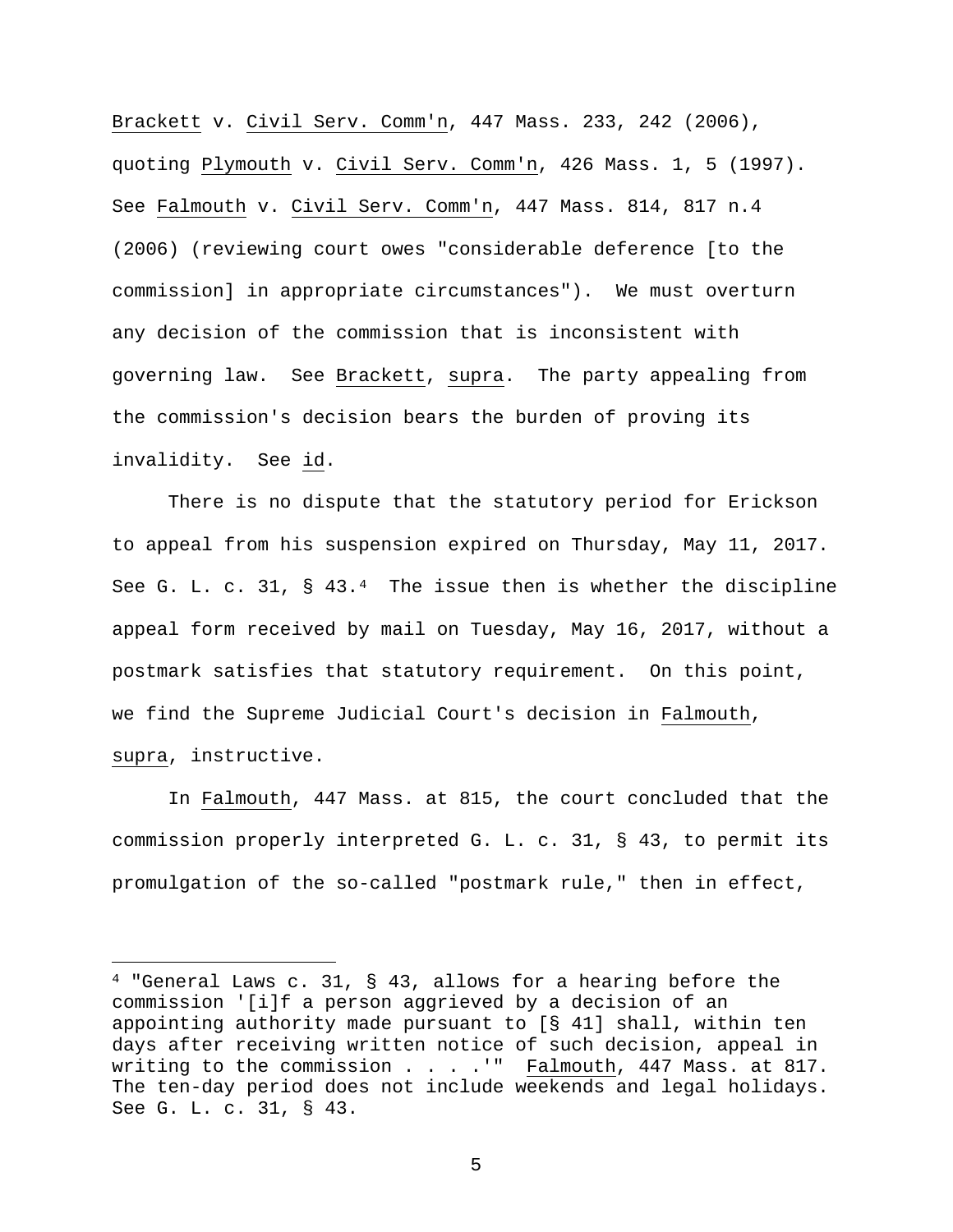that deemed papers placed in the United States mail filed on the date of the postmark.<sup>5</sup> Accepting the validity of that rule, the court affirmed the commission's decision to accept a written appeal, received by mail two days after the statutory deadline, as timely filed. See id. at 827.

Relevant to our discussion here is that the record in that case was entirely devoid of any evidence concerning the actual date of the postmark because the envelope was not in the record. See Falmouth, 447 Mass. at 816 & n.3. While the court observed that it was troubled by this lack of evidence, it nonetheless concluded based on the date on the appeal letter, the date of receipt by the commission, and the presumptions employed by other State entities that mail delivery takes between two and five days, that "it would have been reasonable to infer, and therefore substantial evidence exists, to support a finding that

<span id="page-5-0"></span><sup>5</sup> The commission's postmark rule was subsequently replaced by the standard adjudicatory rules of practice and procedure at issue here, that similarly provide that papers received by mail are deemed filed on the date of the postmark. See Falmouth, 447 Mass. at 817 n.4. See also 801 Code Mass. Regs. § 1.01(4)(b) (1998). The standard adjudicatory rules have since been amended to require that all documents be filed by e-mail, "unless otherwise ordered by the Presiding Officer for good cause or the Respondent or Petitioner lacks access to sufficient Electronic Medium." 801 Code Mass. Reqs.  $\S$  1.01(4)(a) (2020). To the extent that one of those conditions is met and a party is permitted to submit documents by mail, the postmark date still controls. See id.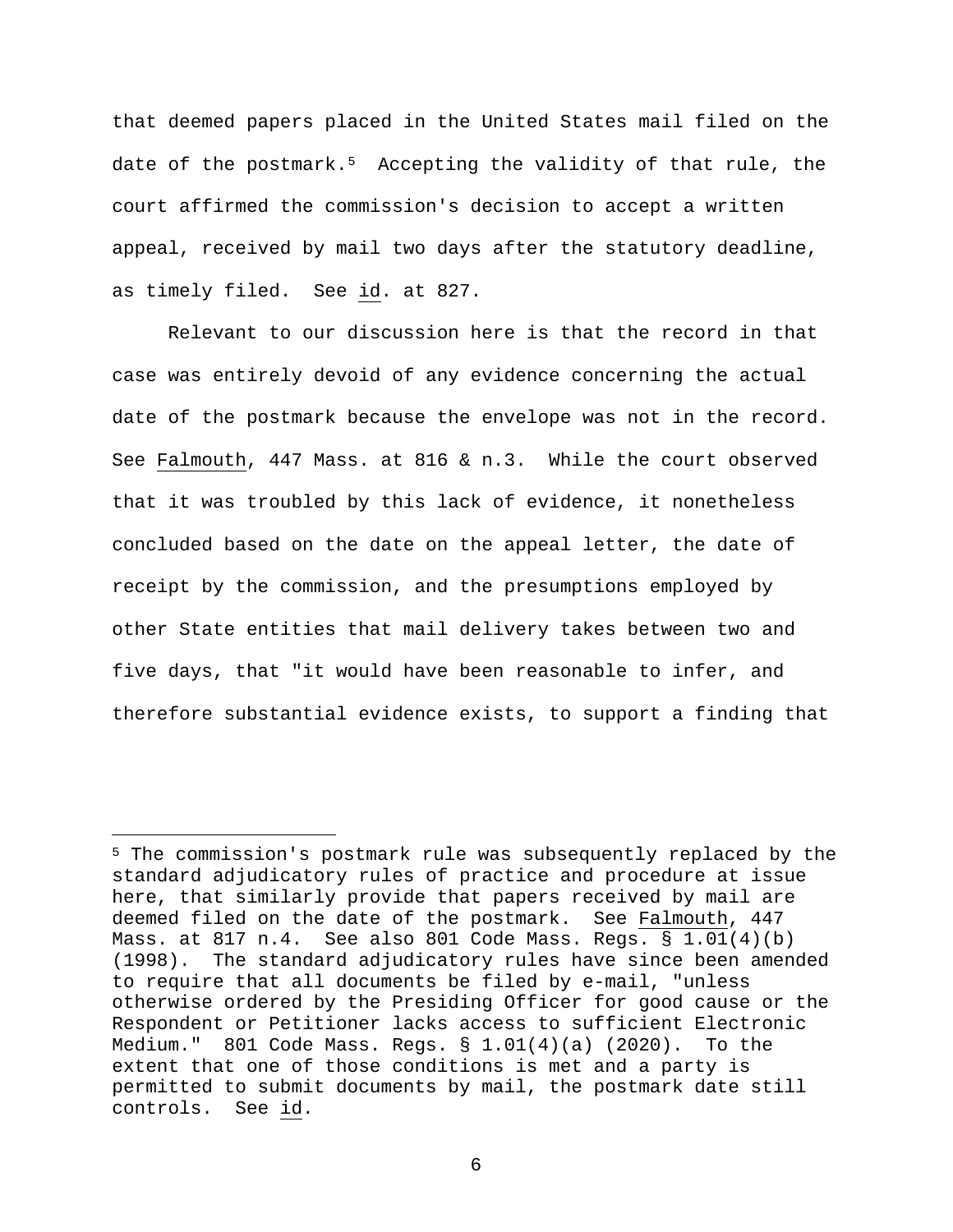the letter was postmarked on or before [the statutory deadline]." Id. at 816 n.3.

Here, the envelope is not missing from the record; rather, the record demonstrates that the discipline appeal form was delivered by mail with no postmark.<sup>6</sup> We see no reason why in this circumstance, where the absence of a postmark is attributable to the postal service and not the parties, the commission would be precluded from affording three to four business days for mail handling.[7](#page-6-1)

The town's arguments to the contrary are unavailing. The commission's use of the mail handling rule in this context does not exceed or expand the commission's jurisdiction under G. L. c. 31, § 43. The statute is silent on the particular act

<span id="page-6-0"></span><sup>6</sup> In its brief, the town explicitly accepted as undisputed that the commission received Erickson's appeal by mail, but at oral argument intimated that the lack of a postmark might mean that it was hand-delivered. We do not reach the issue. Mass. R. A. P. 16 (a) (9) (A), as appearing in 481 Mass. 1628 (2019) ("The appellate court need not pass upon questions or issues not argued in the brief"). If we did, we would see no reason to disturb the commission chair's factual finding that Erickson's appeal form did indeed arrive by mail without a postmark. See McIsaac v. Civil Serv. Comm'n, 38 Mass. App. Ct. 473, 476 (1995) (reviewing court may not "substitute its judgment on questions of fact").

<span id="page-6-1"></span><sup>&</sup>lt;sup>7</sup> Although the commission chair made no explicit decision whether to credit Erickson's account that he mailed his discipline appeal form on May 8, 2017, we note that Erickson's testimony, his affidavit, the text message exchange, and the date on the discipline appeal form all support the commission's ultimate conclusion that the appeal was mailed by, at the latest, May 11, 2017.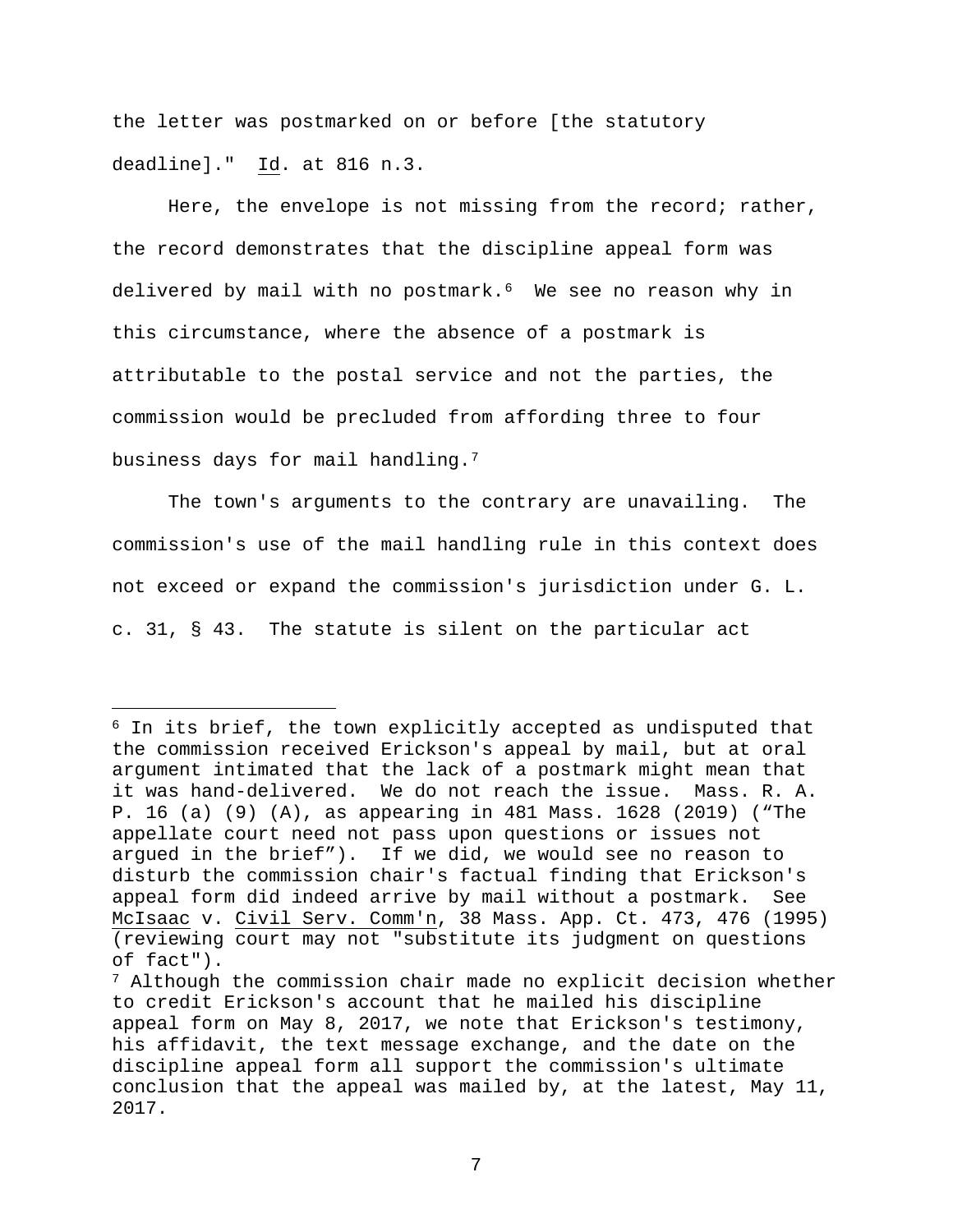required to perfect an appeal for the purposes of the ten-day deadline. See Falmouth, 447 Mass. at 818-819.[8](#page-7-0) Where the commission is permitted under the statute to deem an appeal perfected on the date of the postmark, it is not precluded from establishing a reasonable procedure for determining the date of mailing in the absence of a postmark. Cf. id. at 823 ("The act of mailing the . . . letter was the first act of the 'proceedings,' as that term is commonly understood, before the commission because it had the effect of initiating the appeal").

The mail handling rule also is not inconsistent with 801 Code Mass. Regs. § 1.01(4)(b) (1998), which is silent on the issue of when an appeal arriving by mail must be deemed filed in the absence of a postage cancellation stamp or postmark.<sup>9</sup> We will not disturb the commission's method of determining when a postmark should have been affixed to the envelope where, as

<span id="page-7-0"></span><sup>&</sup>lt;sup>8</sup> As discussed in Falmouth, the statute does not require that the appeal be filed or received by the commission within the ten-day statutory period; rather, it requires only that a person aggrieved by a disciplinary action "appeal in writing" to the commission within that time period. Id. at 818, quoting G. L. c. 31, § 43.

<span id="page-7-1"></span><sup>9</sup> We are not persuaded by the town's argument that in the absence of a postmark, the regulation requires application of the catchall provision which provides that "[p]apers filed by all other means shall be considered hand-delivered, and shall be deemed filed on the date received by the Agency during usual business hours" (emphasis added). 801 Code Mass. Regs. § 1.01(4)(b) (1998). Erickson's appeal was filed by mail as explicitly permitted by the regulation and, therefore, this provision does not apply.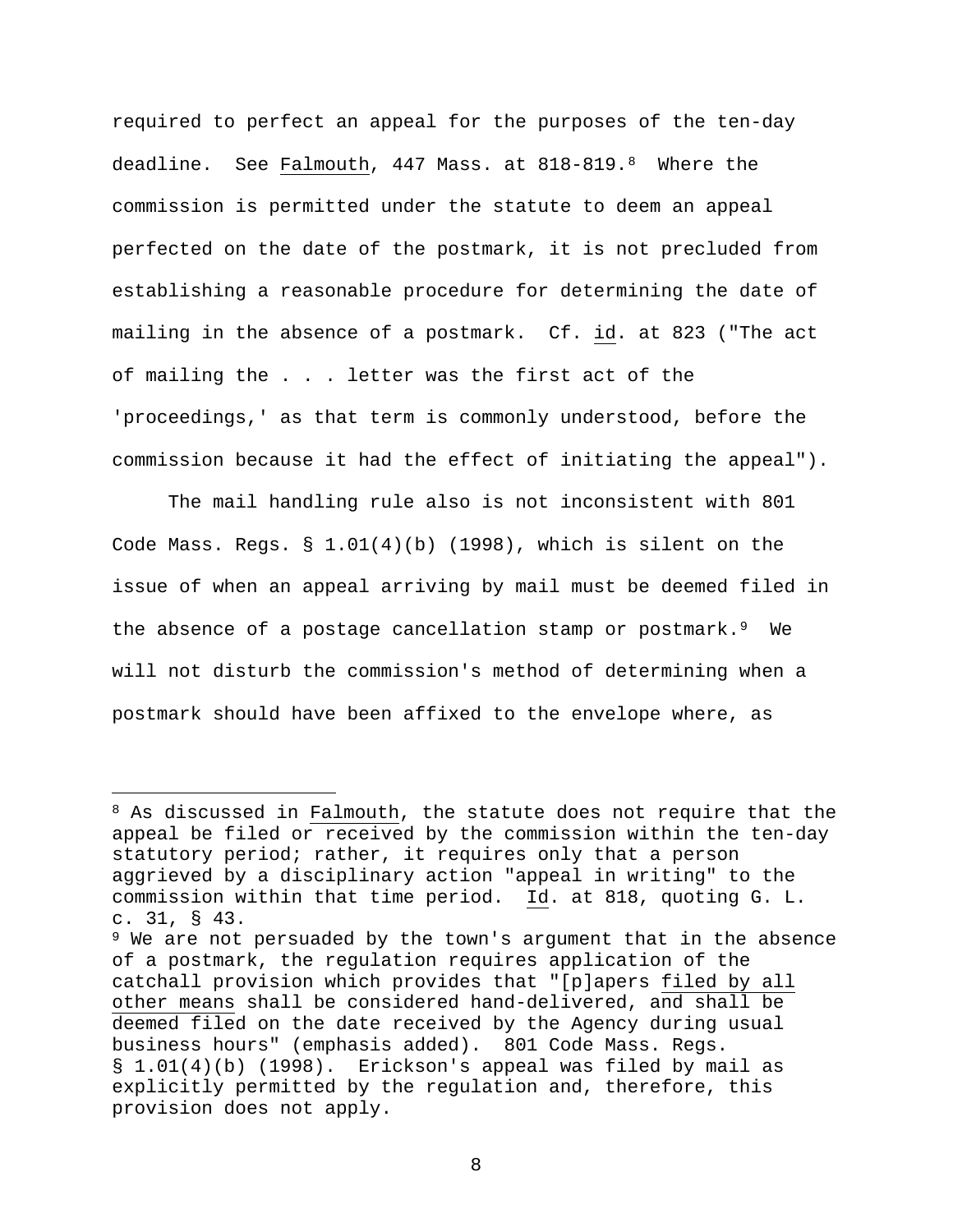here, it is not "patently wrong, unreasonable, arbitrary, whimsical, or capricious" (citation omitted). Falmouth, 447 Mass. at 822. Indeed, the commission's practice of affording three to four business days for mail handling is consistent with the practice of other State entities. See id. at 816 n.3.

We also are not persuaded that the commission was required to memorialize this rule in writing or to provide a record of other instances where it has been applied. The rule reflects matters of common knowledge and common sense, and the commission is permitted to develop such a policy informally. See Arthurs v. Board of Registration in Med., 383 Mass. 299, 312-313 (1981) ("It is a recognized principle of administrative law that an agency may adopt policies through adjudication as well as through rule-making"). See also Anusavice v. Board of Registration in Dentistry, 451 Mass. 786, 795 (2008) (where policy "does not suffer from a constitutional defect, is not contrary to the language of its enabling statute, and is rationally related to furthering the board's purpose . . ., it will be upheld"). Cf. Falmouth, 447 Mass. at 821 n.10 ("Whereas matters of timeliness, filing and jurisdiction may not be within the specialized knowledge of the commission, there can be little doubt of its experience as an adjudicatory body").